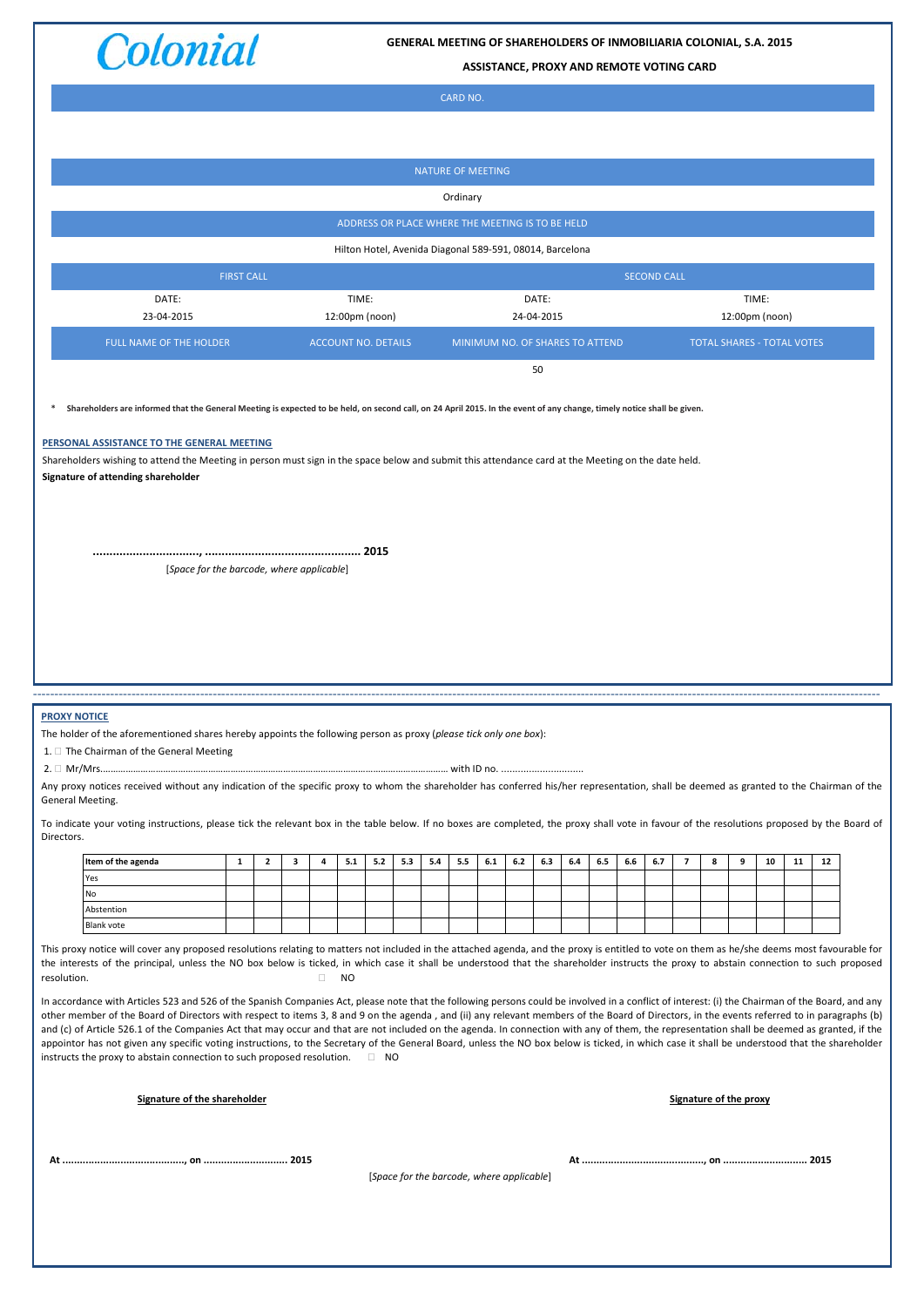# **REMOTE VOTING**

The holder of the aforementioned shares shall exercise his/her right to vote in favour of all resolutions proposed by the Board of Directors in connection with the Items on the agenda attached hereto, save where a different vote is chosen below (*please tick the relevant boxes*).

Save where otherwise indicated below, and in connection with any proposed resolutions not submitted by the Board of Directors or on items not included on the agenda attached hereto, the shareholder's representation shall be deemed as granted to the Chairman of the General Meeting, and the rules on the direction of votes in the absence of instructions or in cases of conflict of interests contained in the "proxy notice" section of this form shall apply. Please tick the NO box below if you object to such delegation (in which case, the shareholder shall be deemed to abstain with respect to such proposed resolutions).  $\Box$ 

| Item of the agenda |  |  | ъ.<br>- 3.1 | 5.2 | 5.3 | 5.4 | - -<br>5.5 | 6.1 | 6.2 | 6.3 | 6.4 | 6.5 | 6.6 | 6.7 |  | 10 | <br>12 |
|--------------------|--|--|-------------|-----|-----|-----|------------|-----|-----|-----|-----|-----|-----|-----|--|----|--------|
| Yes                |  |  |             |     |     |     |            |     |     |     |     |     |     |     |  |    |        |
| <b>No</b>          |  |  |             |     |     |     |            |     |     |     |     |     |     |     |  |    |        |
| Abstention         |  |  |             |     |     |     |            |     |     |     |     |     |     |     |  |    |        |
| <b>Blank vote</b>  |  |  |             |     |     |     |            |     |     |     |     |     |     |     |  |    |        |

| <b>Number of Shares</b><br><b>Securities Account ID</b><br>[Space for the barcode, where applicable] | Signature of the shareholder | <b>Full name of the Holder</b> |  |
|------------------------------------------------------------------------------------------------------|------------------------------|--------------------------------|--|
|                                                                                                      |                              |                                |  |

### **RIGHT TO ATTEND**

Shareholders who, by themselves or under a syndicate, hold at least 50 shares, which must be recorded in the book-entry registry 5 days prior to the holding of the Meeting, and prove such entitlement by showing the relevant authorization certificate or this attendance card, proxy notice and remote voting card, may attend the General Meeting.

## **PROXIES**

- Shareholders entitled to attend may be represented at the General Meeting by another person, who need not be a shareholder. For such purpose, the "Proxy Notice" section of this card must be completed and signed by the shareholder and his/her proxy in the space provided. The proxy notice may be submitted to the Company, in accordance with the provisions of the Bylaws, the Regulations of the General Meeting and the information contained in the notice of meeting and on the Company's website [\(www.inmocolonial.com\)](http://www.inmocolonial.com/):
	- a) By delivering in person the attendance, proxy and remote voting card received from the depositories or, where appropriate, the card form published on the corporate website, duly completed and signed under the "*Proxy*" or "*Remote Voting*" section, at the registered office of the Company (Avda. Diagonal 532, 08006, Barcelona), from 9.00am to 2.00pm, to the personnel at the Shareholder Helpdesk.
	- b) By sending by post the attendance, proxy and remote voting card received from the depositories or, if applicable, the card form published in the corporate website, duly completed and signed under the "*Proxy*" or "*Remote Voting*" section, at the registered office of the Company (Avda. Diagonal 532, 08006, Barcelona), from 9.00am to 2.00pm, to the personnel at the Shareholder Helpdesk.
	- c) Through the proxy or e-vote platform specifically enabled on the corporate website [\(www.inmocolonial.com\)](http://www.inmocolonial.com/) according to the procedure outlined therein.

Such proxy notice must be received by the Company at least 24 hours prior to the scheduled date for the Annual General Meeting on first call. Otherwise, it shall be deemed as not granted. The shareholder's personal attendance entails the revocation of any proxy notice.

#### **DISTANCE VOTING**

Remote voting by shareholders may be exercised by the same means mentioned in the preceding paragraph to notify proxies.

Any votes cast by any means described in the preceding paragraphs must be received by the Company at least 24 hours prior to the scheduled date for the Annual General Meeting on first call. Any vote remotely issued shall be void, if:

it is subsequently revoked in a specific manner by the same means as those used for issuing the vote and within the period established for such revocation.

the shareholder who issued such vote attends such meeting in person.

### -----------------------------------------------------------------------------------------------------------------------------------------------------------------------------------------

# **AGENDA**

|        | I. Issues concerning the financial statements, the corporate management and the re-election of the auditor                                                                                                                                                                                                                                                                                                                                                                         |
|--------|------------------------------------------------------------------------------------------------------------------------------------------------------------------------------------------------------------------------------------------------------------------------------------------------------------------------------------------------------------------------------------------------------------------------------------------------------------------------------------|
| One.   | Examination and approval, if applicable, of the individual financial statements of Inmobiliaria Colonial, S.A. and the consolidated financial statements of Inmobiliaria<br>Colonial, S.A. and its subsidiaries, for the year ended 31 December 2014. Auditor's report.                                                                                                                                                                                                            |
| Two.   | Examination and approval, if applicable, of the proposed allocation of profit/(loss) for the year ended 31 December 2014.                                                                                                                                                                                                                                                                                                                                                          |
| Three. | Examination and approval, if applicable, of the individual management report and the consolidated management report of the Company and its subsidiaries, and<br>approval, if applicable, of the corporate management of the Board of Directors during the year ended 31 December 2014.                                                                                                                                                                                             |
| Four.  | Re-election of the auditor of Inmobiliaria Colonial, S.A. and its consolidated group.                                                                                                                                                                                                                                                                                                                                                                                              |
|        | II. Issues concerning the modification of the articles of association, the Regulations for the Meeting and the Regulations of the Board of Directors.                                                                                                                                                                                                                                                                                                                              |
| Five.  | Modification of the articles of association to adapt them to Royal Legislative Decree 1/2010, of 2 July, approving the consolidated text of the Law on Capital<br>Companies following the enactment of Law 31/2014, of 3 December, modifying the Law on Capital Companies to improve corporate governance, and to carry out<br>other adaptations to applicable regulations and technical and drafting improvements.                                                                |
| 5.1    | Modifications to Title II on share capital in relation to article 5. Share capital; article 6. Capital increase and decrease; article 8. Shareholders' rights; article 10. In rem<br>rights and encumbrances; and article 12. Certificates.                                                                                                                                                                                                                                        |
| 5.2    | Modifications to Title III section A) on the General Meeting in relation to article 14. The General Meeting; article 16. Calling General Meetings; article 17. Authority<br>and obligation to call General Meetings; article 18. Right to information; article 19. Right to attendance; article 20. Representation and distance voting; article 22.<br>Special quorum; article 24. List of attendees; article 25. Adoption of resolutions; and article 26. Minutes of the Meeting. |
| 5.3    | Modifications to Title III section B) on the Board of Directors in relation to the operation thereof and, in particular, article 27. The management body; article 28.<br>Duration of the position and prohibitions; article 29. Composition, quorum, adoption of resolutions, internal regime and delegation of powers; article 31. Board<br>committees; article 32. Audit and Control Committee; and article 33. Appointments and Remuneration Committee.                         |
| 5.4    | Modifications to Title III section B) on the Board of Directors in relation to the remuneration of the Board of Directors (article 30).                                                                                                                                                                                                                                                                                                                                            |
| 5.5    | Modifications to Title IV on the fiscal year and financial statements in relation to reserves and payment of dividends (article 37).                                                                                                                                                                                                                                                                                                                                               |